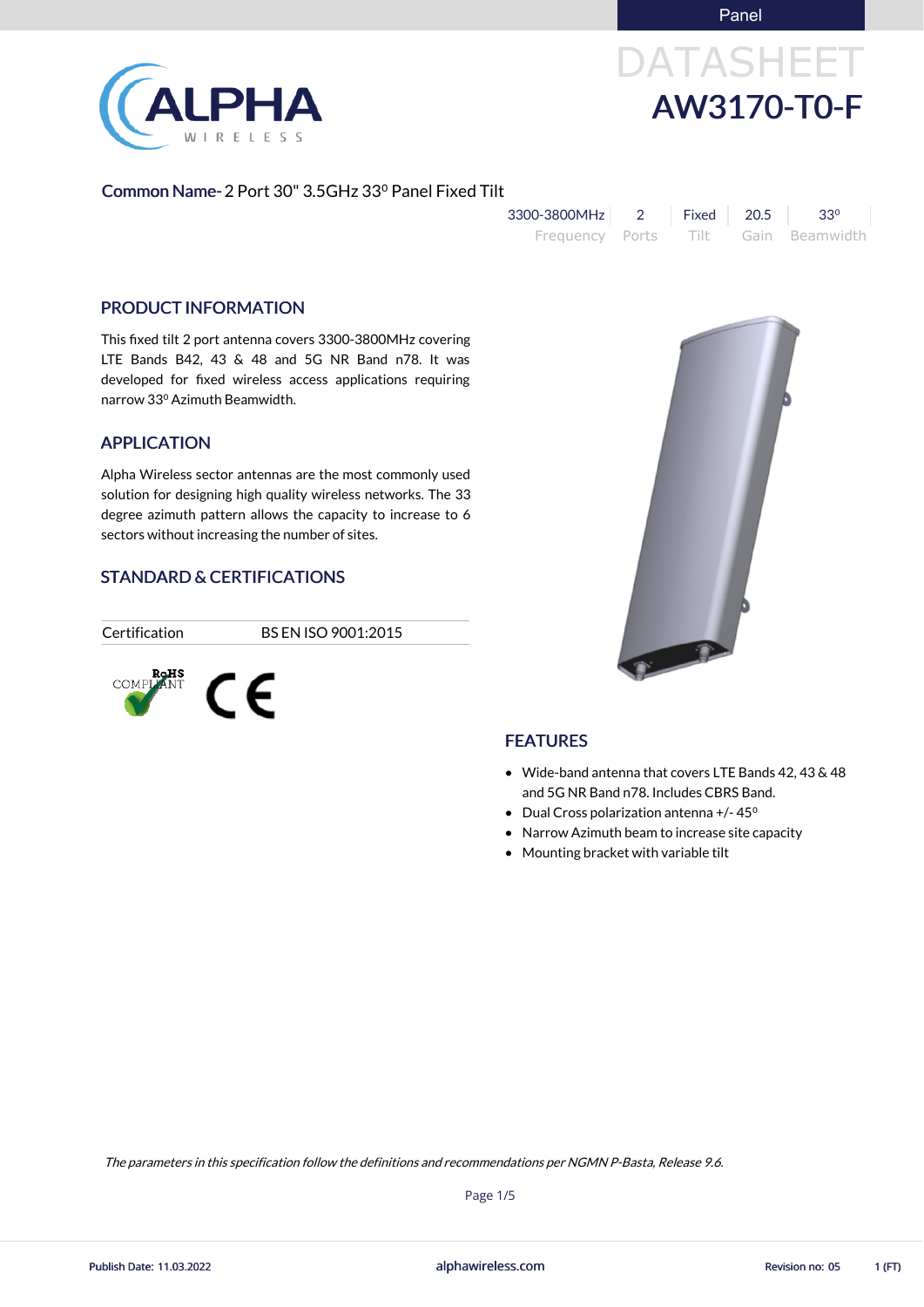

## AW3170-T0-F

### TECHNICAL SPECIFICATION

| <b>Electrical Specifications</b>        |              |            |                     |  |
|-----------------------------------------|--------------|------------|---------------------|--|
| <b>Frequency Range</b>                  |              | <b>MHz</b> | 3300-3800MHz        |  |
| Polarisation                            |              | Degree     | +/-45° Slant Linear |  |
| Gain                                    | <b>Basta</b> | dBi        | $20.0 \pm 0.5$      |  |
|                                         | Max          | dBi        | 20.5                |  |
| Azimuth Beamwidth                       |              | Degree     | $33^\circ$          |  |
| Azimuth Beam Squint                     |              | Degree<    | $3^{\circ}$         |  |
| <b>Elevation Beamwidth</b>              |              | Degree     | $7^\circ$           |  |
| <b>Electrical Downtilt</b>              |              | Degree     | $TOo$ or $T4o$      |  |
| <b>Electrical Downtilt Deviation</b>    |              | Degree<    | $1^\circ$           |  |
| Impedance                               |              | Ohms       | 50                  |  |
| <b>VSWR</b>                             |              | $\prec$    | 1.5                 |  |
| <b>Return Loss</b>                      |              | dB         | 14                  |  |
| Isolation                               |              | dB         | 25                  |  |
| Front to Back Ratio: Total Power +/-30° |              | dB         | 27                  |  |
| Upper Sidelobe Suppression, Peak to 20° |              | dB         | 17                  |  |
| <b>Cross-Polar Discrimination</b>       |              | dB         | 16                  |  |
| Maximum Effective Power Per Port        |              | W          | 100                 |  |

### Representative Pattern Files





Azimuth **Elevation** 

For radiation pattern files, please login at www.alphawireless.com

alphawireless.com

Publish Date: 11.03.2022 **Revision no: 05** 1 (FT)

Page 2/5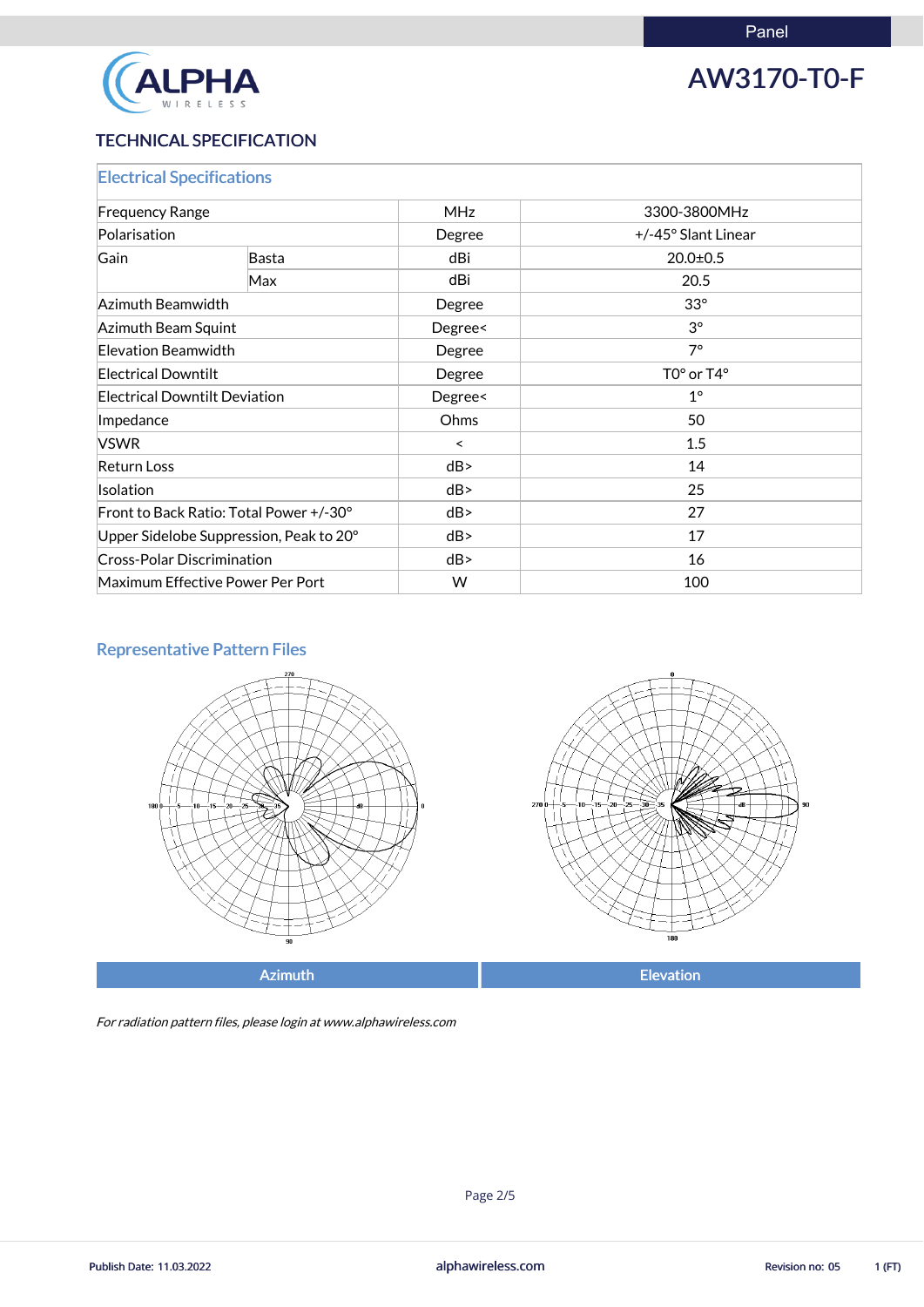

# AW3170-T0-F

#### TECHNICAL SPECIFICATION

|  |  | <b>Mechanical Specifications</b> |  |
|--|--|----------------------------------|--|
|  |  |                                  |  |

| Dimensions                                      | mm (in)                      | 750 (29.5) x 280 (11) x 85 (3.3) - (L x W x H) |
|-------------------------------------------------|------------------------------|------------------------------------------------|
| Packing Size (LxWxD)                            | mm (in)                      | 793 (31.2) x 340 (13.3) x 178 (7)              |
| Net Weight (antenna)                            | kg (lb)                      | 6(13.2)                                        |
| Net Weight (mount)                              | kg (lb)                      | 1.5(3.41)                                      |
| Shipping Weight                                 | kg (lb)                      | 7.5(16.61)                                     |
| Connector Type (Female)                         |                              | $4.3 - 10$                                     |
| Connector Quantity                              |                              | 2                                              |
| <b>Connector Position</b>                       |                              | <b>Bottom</b>                                  |
| Windload Frontal (at Rated Wind Speed: 150km/h) | $N$ (lbf)                    | 220 (50)                                       |
| Windload Lateral (at Rated Wind Speed: 150km/h) | $N$ (lbf)                    | 80(18)                                         |
| <b>Survival Wind Speed</b>                      | $km/h$ (mph)                 | 200 (125)                                      |
| Radome Material                                 |                              | <b>UV-Stabilised PVC</b>                       |
| Radome Colour                                   | <b>RAL</b>                   | 7035 (light grey)                              |
| <b>Product Compliance Environmental</b>         |                              | <b>RoHS</b>                                    |
| Lightning Protection                            |                              | <b>DC Grounded</b>                             |
| Cold Temperature Survival                       | $^{\circ}$ C ( $^{\circ}$ F) | $-40(-40)$                                     |
| Hot Temperature Survival                        | $^{\circ}$ C ( $^{\circ}$ F) | 70 (158)                                       |

### Array Layout and RET Information

|    | Array | <b>Frequency</b><br><b>MHz</b> | <b>Ports</b> |
|----|-------|--------------------------------|--------------|
|    |       | $3300 - 3800$                  | $1 - 2$      |
| P1 |       |                                |              |
|    |       |                                |              |



Note: Coloured box sizes do not represent antenna sizes.

alphawireless.com

Publish Date: 11.03.2022 **Revision no: 05** 1 (FT)

Page 3/5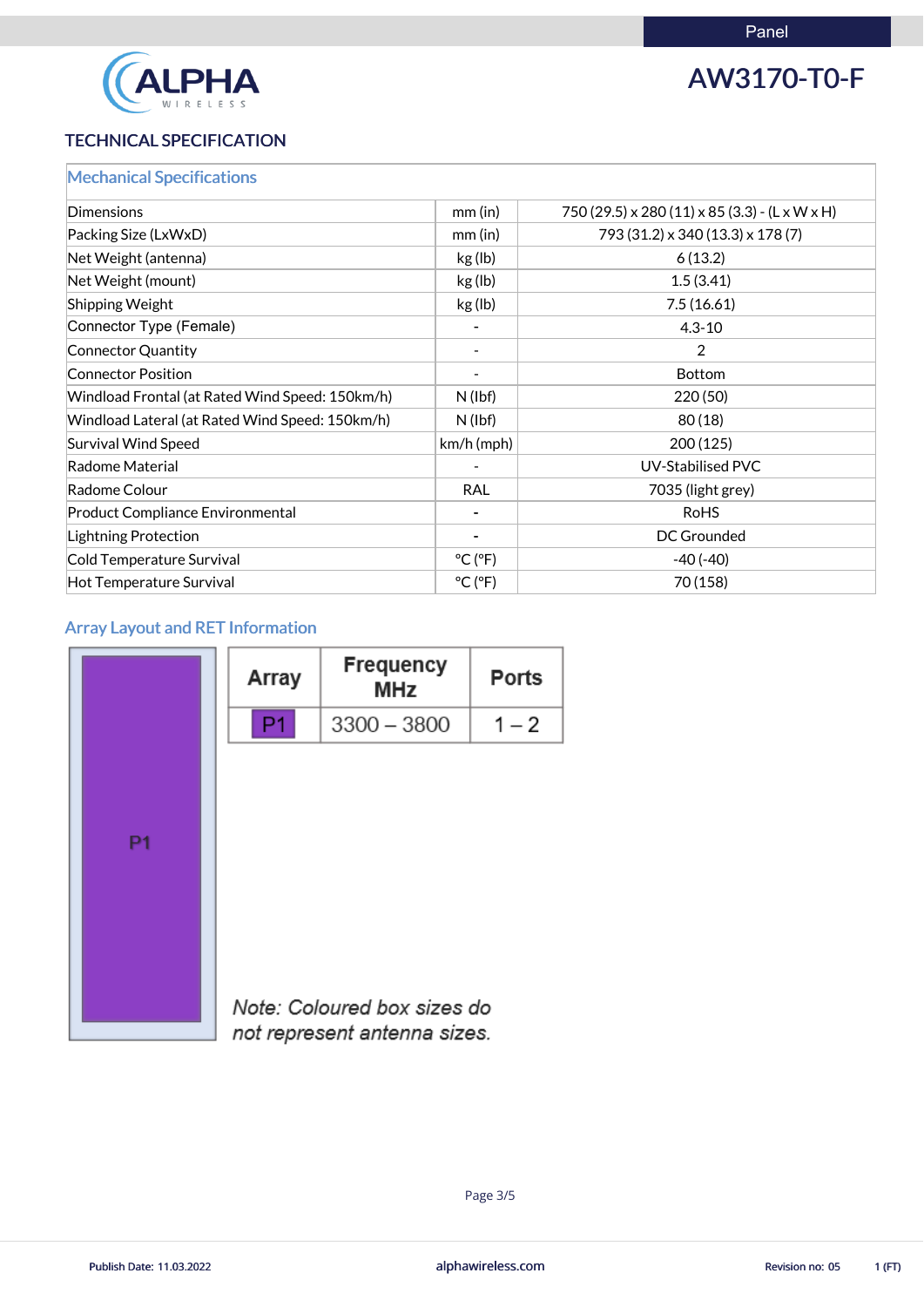



#### All measurements are in mm (in)



Page 4/5